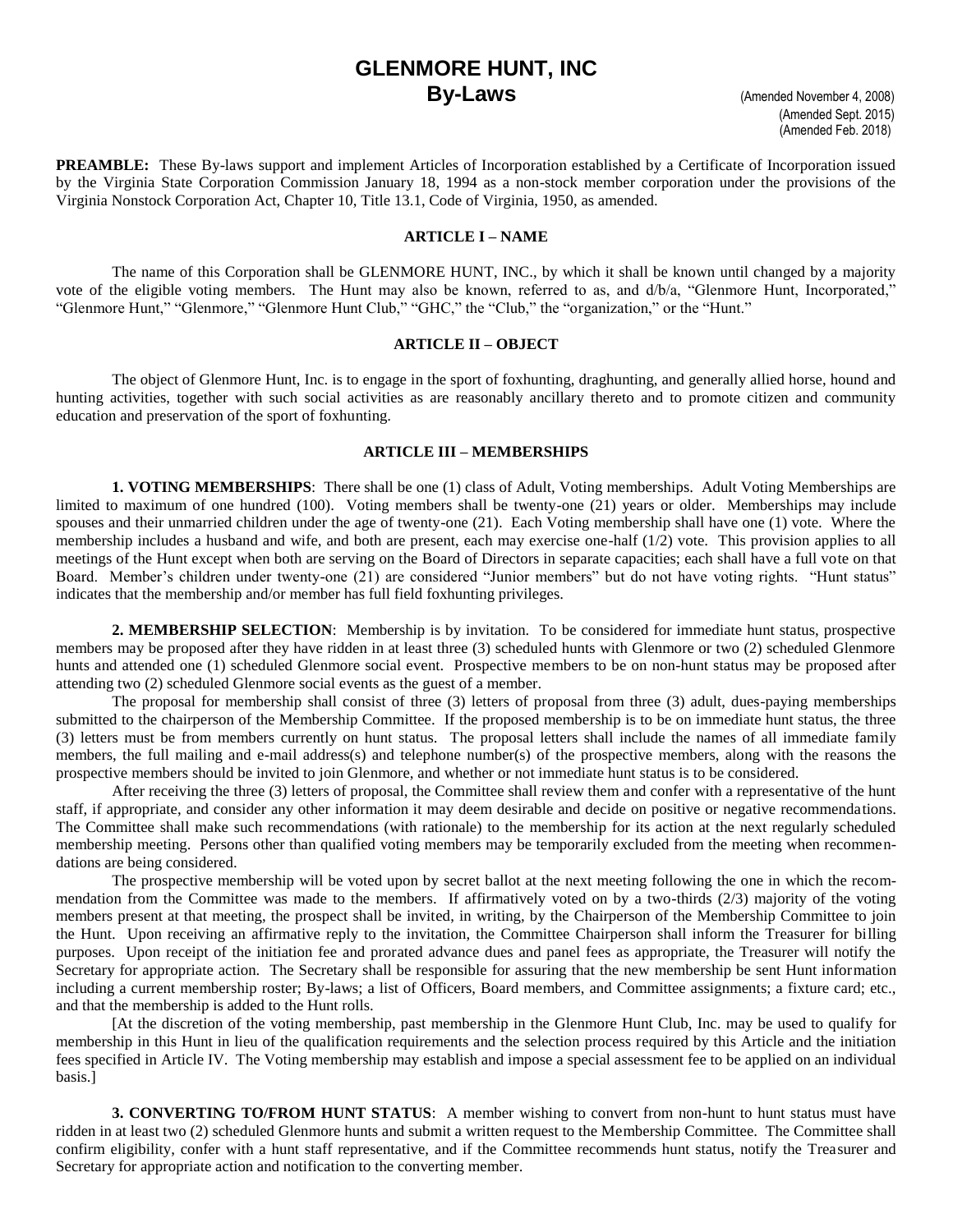A member wishing to convert from hunt to non-hunt status shall notify the Secretary in writing not more than within thirty (30) days following the date the conversion is to begin. The Secretary shall make the proper notification, including proper effective dates, to the Treasurer for appropriate billing change.

No conversions to or from hunt status will be allowed more often than once every two (2) years, except when individually authorized by an appropriate two-thirds (2/3) affirmative vote of the voting memberships,.

**4. JUNIOR MEMBERSHIPS**: To encourage and foster the younger enthusiasts of foxhunting, separate Junior memberships (not associated with Adult Voting family memberships) are provided. A person under the age of twenty-one (21) may be eligible to become a separate Junior member after having ridden with Glenmore on at least three (3) scheduled hunts. A Voting member on hunt status shall submit the name of a proposed Junior member in writing to the Master(s) of Foxhounds (MFH). The Master(s) shall pass on the proposal with the concurrence of the Chairperson of the Hunt Committee. Their decision shall be accepted as final by the membership. A MFH shall notify the Treasurer and Secretary for their appropriate actions.

No initiation or panel fees (only dues) are required of Junior Memberships. Except for voting rights, Junior members shall have all the privileges, rights, and responsibilities of the Hunt, including hunt status and the wearing of colors, if awarded.

**5. JUNIOR TO ADULT MEMBERSHIPS**: Upon reaching the age of twenty-one (21), Junior members (separate or included in an Adult Voting membership) shall become eligible for membership as a voting adult and may request to become adult members in writing to the Chairperson of the Membership Committee. Junior members who are and continue to be full-time students [carrying a minimum of twelve (12) semester hours or equivalent] shall be eligible to maintain their Junior membership status until age twenty-four (24). The consideration to become a Voting member shall be acted upon as specified in Section 2 of this Article, including the Membership Committee's proposal and recommendation to the membership at a membership meeting and a two-thirds (2/3) affirmative vote by the membership at the next regularly scheduled meeting. Neither letters of recommendation nor initiation fees shall be required if the written request is received within six (6) months following the Junior member's twenty-first (21st) [or twenty-fourth (24th), if appropriate] birthday. The Membership Committee shall assure that all outstanding dues as a Junior member are current prior to making a favorable recommendation.

If requests to convert from Junior to Adult Voting membership is not made within six (6) months following his/her twentyfirst (21st) [or twenty-fourth (24th) if appropriate] birthday, all the requirements of Section 2 of this Article regarding Adult memberships will be required.

**6. SCHOOL MEMBERSHIPS**: A recognized academic educational facility with a riding program may be eligible for a School membership upon written request to the Membership Committee. The Committee shall submit such request, with its recommendation, to the membership at a meeting to be voted on at the next meeting. No membership letters of proposal will be required

The school shall have one (1) vote and must designate a representative to vote and exercise all the privileges of the Hunt including field foxhunting. Officially enrolled students in the school may exercise field hunting privileges without paying capping fees. The Hunt Committee or MFH may require the school to designate an adult to accompany its students in the hunt field.

**7. LANDOWNER MEMBERSHIPS**: Landowners who grant permission to conduct foxhunting activities on their land may be awarded Landowner (non-voting) membership by the Board of Directors without meeting the requirements of Article III, Section 2. These memberships are subject to annual review by the Board for continuance. Each Landowner membership may designate immediate family member(s), residing on the property, who may exercise hunt privileges and will be carried on the Hunt's rolls and have all of the privileges of the Hunt except voting rights.

**8. HONORARY MEMBERSHIPS**: Honorary membership (non-voting) may be awarded to any person who has made outstanding contributions to Glenmore. Proposals for such membership may be submitted by any member, with justification, to the Board of Directors for consideration and recommendation and then forwarded to the Membership Committee. The Membership Committee shall review the proposal and make its recommendation to the membership for its consideration and vote as specified in Section 2 of this Article. Honorary memberships shall have all privileges of the Hunt, including hunt status, except voting rights. They may retain or obtain voting privileges by paying appropriate dues and fees.

**9. LEAVE OF ABSENCE**: Leave of Absence status with Glenmore Hunt is not authorized.

**10. STABLE SUBSCRIPTION**: Stable Subscriptions are available to memberships on hunt status entitling memberships' employees to field hunt with his/her employer but does not extend other Hunt privileges to the employee(s). Stable subscriptions are expressly for bona fide employees of the membership and not for houseguests, customers, or others. Written requests for Stable subscriptions shall be made to the Secretary, who in turn will notify the Treasurer for proper billing.

**11. RESIGNATION**: Any member wishing to resign from the Hunt shall do so in writing to the Secretary, giving the effective date of the resignation. The effective date cannot be more than thirty (30) days prior to the Secretary receiving the resignation letter. The Secretary shall then notify the Treasurer of said resignation, in order that all assessments, dues, etc., may cease and all outstanding funds owed at the time of said resignation may be collected.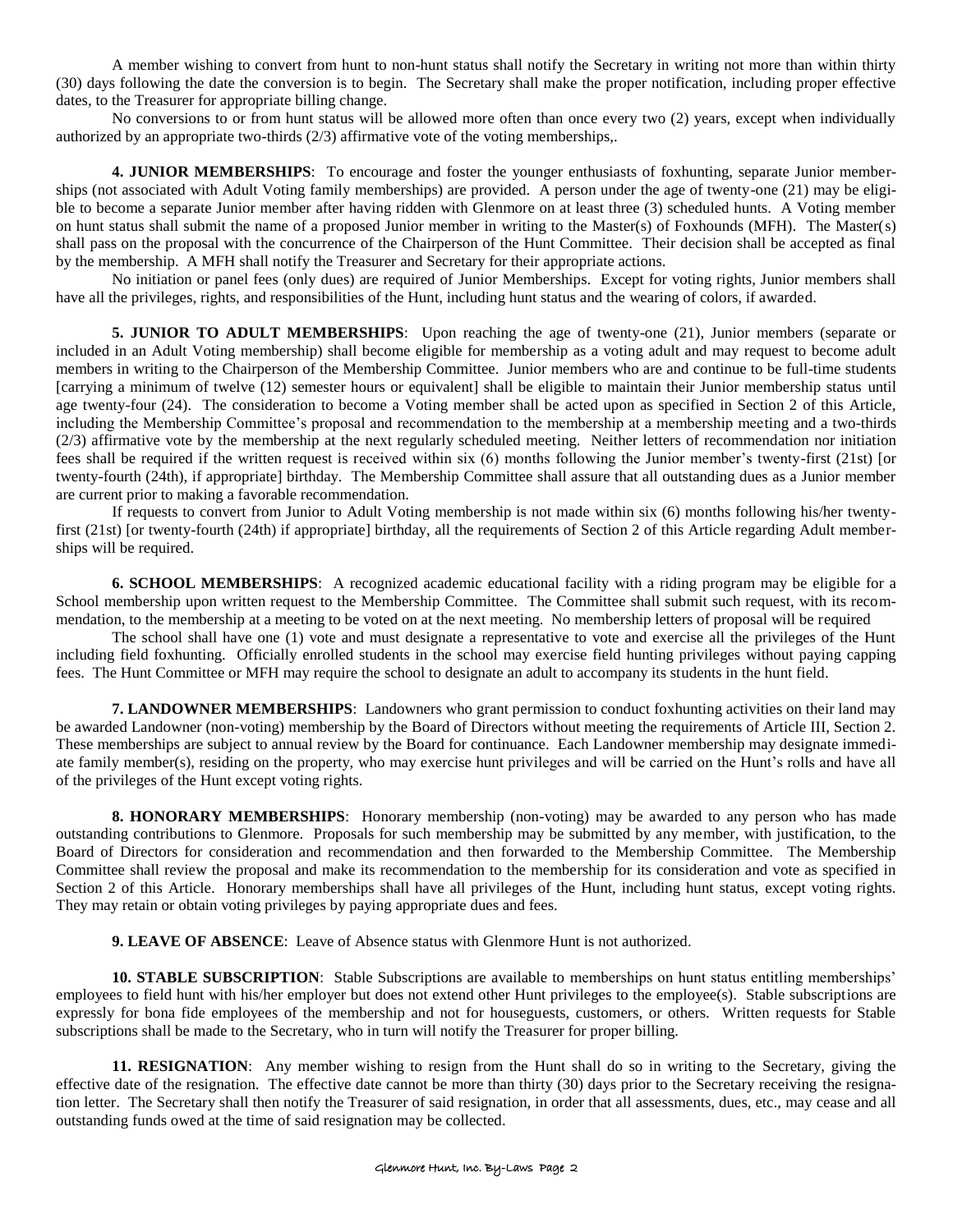**12. REINSTATEMENT**: Any person who has ever been an adult member of this Hunt and has resigned his/her membership without owing any dues, fees or other funds, may be considered for reinstatement of membership by written request to the Membership Committee. This written reinstatement request shall act as a proposal for membership and no other letters of proposal from members shall be required. Upon receiving the request for reinstatement, the Committee shall review it, inquire into the requestor's previous history and consider any other information it may deem desirable to make a positive or negative recommendation. The consideration for reinstatement shall be acted upon as specified in Section 2 of this Article, including the Membership Committee's proposal and recommendation to the membership at a scheduled membership meeting and a two-thirds (2/3) affirmative vote by the membership at the next regularly scheduled membership meeting. No initiation fee shall be required.

**13. EXPULSION**: In case of repeated infraction of By-Laws, rules, or standards of the Hunt or of any conduct on the part of any member, which, in the opinion of the Board of Directors, may tend to endanger the good order, welfare, or character of the Hunt, the name of the offender may be submitted to the Voting memberships by the Board of Directors for a vote on his/her expulsion from the Hunt. Upon a two-thirds (2/3) majority vote by secret ballot, by eligible voting memberships present in favor of expulsion, the offender shall be expelled. The offender shall have the right to be present, heard, and vote at the meeting of the Hunt.

Before the name of an offender is submitted to the Voting membership for a vote, the offender shall be notified in writing 30 days prior to the anticipated Board's intentions with reasons therefore. Any member thus notified shall have the right to appeal the Board's decision. To appeal, the offender shall give written notice to the Secretary within fifteen (15) days after his/her notification. It shall be the duty of the Secretary to call a Special meeting of the Board for the purpose of hearing such an appeal; the said meeting shall be held no less than ten (10) nor more than thirty (30) days after the Secretary received notice from the offender of his wish to appeal.

# **ARTICLE IV - DUES AND FEES**

**1. ESTABLISHING AND CHANGING**: Setting or changing membership dues and fees structure shall be recommended by the Board of Directors to the Hunt membership. Approval requires a majority vote of the Hunt membership.

**2. DUES**: Adult Voting membership dues shall be initially prorated by months and paid in advance and thereafter payable in advance for periods established by the Board of Directors and approved by the membership, except Stable subscriptions and Junior membership dues which are payable at the beginning of each hunt season. School membership's dues shall be the equivalent of Adult membership dues plus panel fees for memberships on hunt status with more than one rider and may be paid in advance annually.

**3. INITIATION FEE**: An initiation fee is payable before admission to the Hunt and the extension of any Hunt privileges, including voting, except as provided in these By-laws. School and Junior memberships shall be exempt from an initiation fee.

**4. PANEL FEE**: A panel fee shall be paid by all memberships having adult members on hunt status in concert with membership dues. Families with more than one adult hunting rider shall pay one-hundred fifty percent (150%) of the panel fee established for a single-rider membership. Junior members are excluded from panel fees on family memberships.

**5. CAPPING FEES AND POLICY**: Except as otherwise allowed by these By-laws, non-members may hunt only by invitation of a member and payment of a capping fee. The host member shall be responsible for the payment of the capping fees for the guest(s). If the appropriate capping fee has not been collected at the hunt, it is the responsibility of the Secretary or field master to notify the Treasurer that such fees are due so that the member may be billed.

After meeting the eligibility requirements and being proposed for membership on hunt status, new members may receive credit toward dues, panel, and initiation fees equal to the capping fees they paid after they were proposed by the Membership Committee for membership. The Hunt will not refund capping fees if membership is not consummated.

Capping fees expressly paid by a member converting from non-hunt to hunt status may be credited with a dues/panel fee credit equal to the capping fees paid for that purpose; such credit and panel fees applied beginning with the month in which the conversion was started (first cap). If conversion to hunt status is not completed within one hunting season, no capping fee credit or refund shall be made.

 Hunting as a guest or member capper is limited to three (3) times per hunt season, except by special permission of a MFH or the President or after a prospective member has been properly proposed for membership by the Membership Committee and membership vote is pending. This waiver of three-hunts-per-season limit also applies to members on non-hunt status converting to hunt status. A MFH or the President may waive capping fees individual guests or groups (i.e. Junior Hunts, Joint Hunts, etc.), if, in his/her opinion, such waiver would be in the best interest of Glenmore. Notice of such waivers shall be given to the Secretary, Treasurer, and field master.

**6. STABLE SUBSCRIPTION**: Stable subscription fees shall not be prorated for a hunt season and shall be payable at the beginning of the season.

**7. DELINQUENT DUES**: Any membership reported to the Board of Directors by the Treasurer to be more than three (3) months in arrears in payment of dues, fees, or other charges shall be notified by the Board, over the signature of the President, by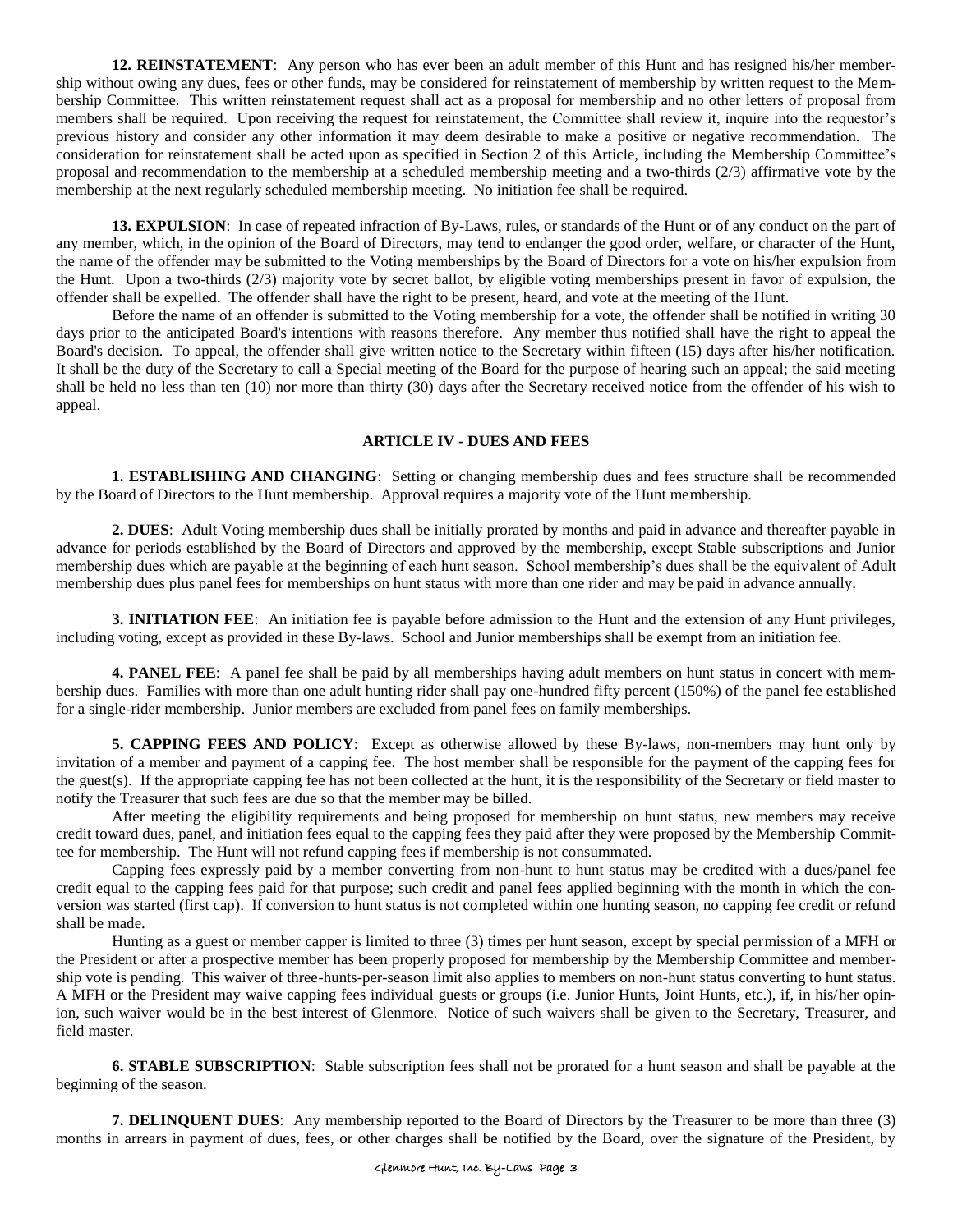registered or certified mail or other means that assures that the notification is received by the delinquent membership. The notification shall state that if such arrears continue for an additional three-month period, the membership will be dropped from the rolls of the Hunt. The notification of arrears shall also include a reminder that the membership is no longer in good standing and that all of Hunt privileges are suspended (including voting, hunting, and social) until the account is paid in full.

The Board of Directors will direct memberships that are more than six (6) months delinquent to be dropped from the Hunt rolls. The Secretary shall make appropriate notifications. A member dropped from the rolls for monetary delinquency may only be reinstated upon payment of all past dues, fees, and moneys owed at the time he was dropped and must complete all of the membership requirements and procedures specified in Article III, Section 2, except no initiation fee shall be required.

# **ARTICLE V - MEMBERSHIP MEETINGS**

**1. REGULAR MEETINGS**: Regular meetings of the Hunt shall be held on the first Tuesday of each month. If the first Tuesday falls on a National or Virginia State holiday, the meeting shall be held on the second Tuesday of the month. The first Tuesday in April shall be the date for the Annual Meeting to include, but not limited to, the election of Officers and Board of Directors. A list of eligible and willing nominees for that April election positions will be presented to the membership at the Regular March meeting.

**2**. **MEETING POSTPONEMENT OR CANCELLATION**: The President may postpone a regular membership meeting due to severe inclement weather or extreme happenings after polling the members of the Board of Directors by any means and gaining the verbal concurrence of a majority of the Board members. The postponed meeting shall be re-scheduled within one (1) week following the postponed meeting date.

Likewise, the President may cancel a regular membership meeting for lack of necessary business after polling the members of the Board and gaining the concurrence of a majority of the Board member. No more than two (2) consecutive meetings may be cancelled.

Postponement or cancellation of membership meetings may be done without regard to normal time notification requirements of these By-laws. The Secretary shall notify the voting membership by telephone, electronic or other means of a postponed or cancelled meeting including, in the case of postponement, the date, hour, and location of the rescheduled meeting.

**3. SPECIAL MEMBERSHIP MEETINGS**: Special meetings of the Hunt shall be called by the Secretary whenever such a meeting is requested in writing by no less than four (4) members of the Board of Directors or by seven (7) voting Hunt members, or when otherwise required by these By-laws. Every such written request shall state the purpose for the proposed meeting. No subject not so stated in writing shall be considered at the Special meeting.

**4. NOTICE OF MEETINGS**: Written notice of regular membership meetings is not required, but the date, hour and location shall be made readily available by the Secretary to inquiries from the membership.

Written, electronic, or other means of notification of all Special membership meetings and the April Annual meeting shall be given to all voting memberships at least ten (10) days (or 30 if so required) prior to the date of such meeting. The notice shall state the place, date, and hour of the meeting and the reason for any Special meeting. All voting memberships who have been members in good standing for at least thirty (30) days prior to any notice date (record date) are entitled to proper notice and eligible to vote.

All meetings shall be held within a radius of twenty-five (25) straight-line, statute miles of Staunton, Virginia.

**5. QUORUM:** A quorum for a membership meeting shall consist of those Voting members of the Hunt in good standing, present at either regular or Special membership meetings. No proxies or attorneys-in-fact shall be recognized at any meetings of the Hunt.

**6. VOTING AT MEMBERSHIP MEETINGS**: Voting shall be conducted by secret ballot on all membership matters including the election of Officers and/or Board members and on any other matters when so requested by any voting member present. No motions, which are inconsistent with these By-laws, shall be considered.

**7. ORDER OF BUSINESS**: The order of business at any regular meeting of the membership shall be:

- 1. Call to Order;
- 2. Disposal of any unapproved minutes;
- 3. Reports of Officers, Committees and others;
- 4. Unfinished business;
- 5. New business;
- 6. Adjournment.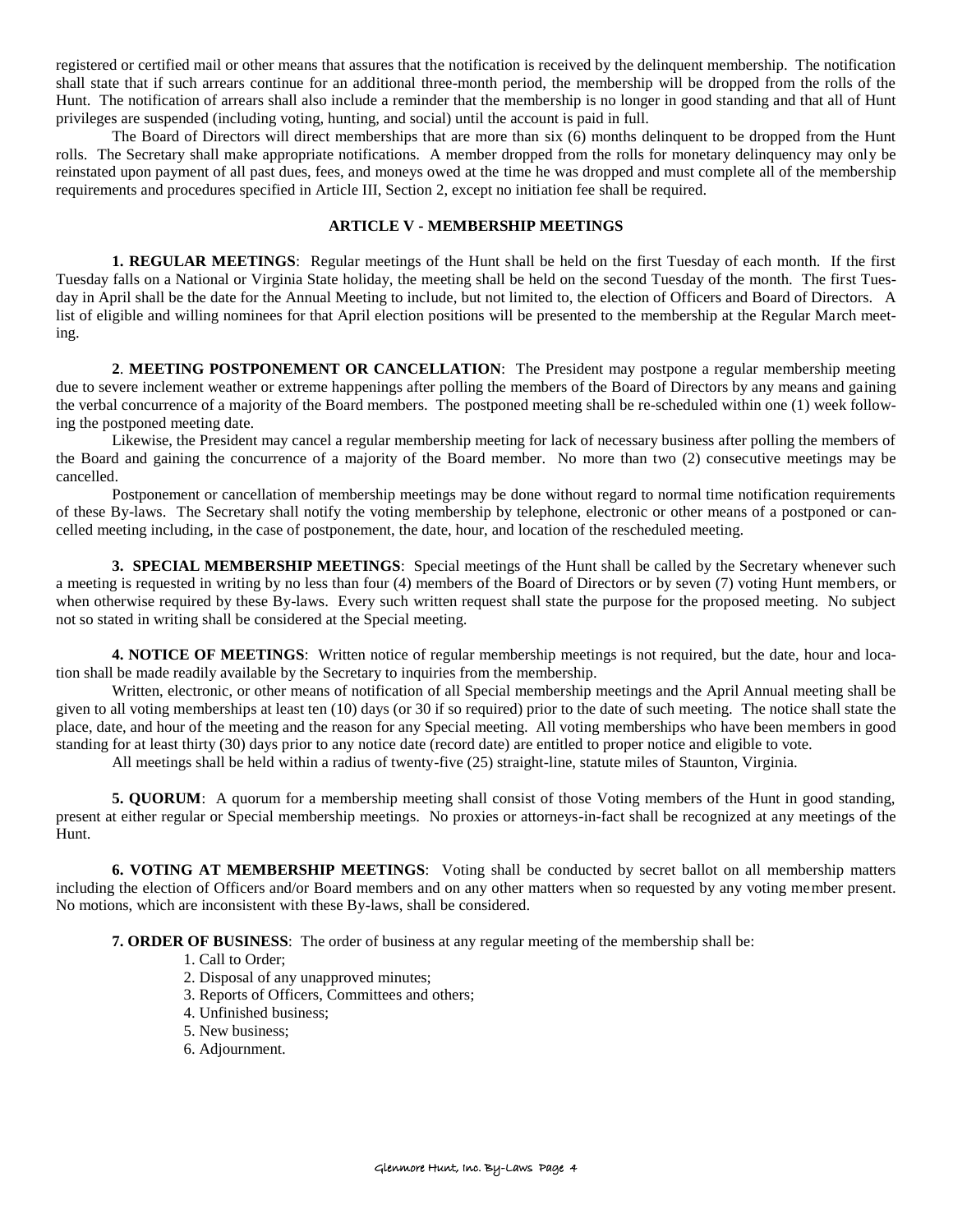## **ARTICLE VI - OFFICERS & BOARD OF DIRECTORS**

**1. QUALIFICATIONS:** Hunt Officers and members of the Board of Directors shall be elected annually from the adult, dues-paying members in good standing who have been a member of the Hunt for at least two (2) years. [Time as a past member of the Glenmore Hunt Club, Inc. may be counted to help satisfy this two (2) year requirement.

To the full extent that the Virginia Nonstock Corporation Act shall permit or limit their liability, a Director or Officer of the Corporation shall not be liable to Glenmore Hunt, Inc. or its members for monetary damages.

**2. OFFICERS**: The Officers of the Hunt shall be the President, Vice-President, Secretary, Treasurer, and the Master(s) of Foxhounds (MFH). They shall be elected by a secret ballot majority vote of the eligible voting members present at the April Annual Meeting, take office immediately, and hold office for one year or until their successors are duly elected. There shall be no more than three (3) Joint Masters of Foxhounds and the number to be elected shall be determined by a majority vote, by secret ballot, of the eligible voting members present at the Annual Meeting prior to voting on the nominees for the Master(s) of Foxhounds.

**3. BOARD OF DIRECTORS**: The Board of Directors shall consist of a President, Vice-President, Secretary, Treasurer, the Master(s) of Foxhounds (MFH), and four (4) members-at-large to reflect the membership-at-large. If feasible one or two member(s) from the non-hunt status membership shall be member(s)-at-large on non-hunt status. Each Board member shall have one vote.

Not more than two (2) married couples may serve on the Board.

The members-at-large shall be elected to the Board of Directors by a majority vote, by secret ballot, of the eligible voting members at the Annual Meeting, take office immediately, and serve one (1) year or until their successors are duly elected.

The Board shall be responsible for conducting the business of the Hunt in accordance with these By-laws and all applicable laws and statutes. Within forty-five (45) days following their annual election, the Board shall select an officer or member of the Virginia State Bar as the corporation's "Registered Agent." The Secretary shall file a report to the State Corporation Commission giving any changes of the registered agent, elected Officers and/or Directors, if any, since the last filing. The Board shall stipulate in writing individual, detailed, separate duties and responsibilities of all Joint Masters of Foxhounds for which each will have the primary jurisdiction and responsibility. Joint duties and responsibilities shall be kept to a minimum.

**4. REGULAR BOARD MEETINGS**: Regular Board meetings shall be held on the first Tuesday of each month. If the first Tuesday falls on a National or Virginia State holiday, the meeting shall be held on the second Tuesday of the month.

**5. BOARD MEETING POSTPONEMENT OR CANCELLATION**: The President may postpone a regular Board meeting due to severe inclement weather or extreme happenings by following the same requirements and procedures set forth in Article V, Section 2. The Secretary shall make notifications as set forth in Article V, Section 2.

**6. CALL OF SPECIAL BOARD MEETINGS**: Special meetings of the Board will be called by the Secretary whenever requested by at least four (4) members of the Board of Directors or by seven (7) voting Glenmore Hunt members, or as otherwise required by these By-laws. Every such request for a Special meeting shall be in writing to the Secretary with the reason for such request being stated therein. No subject not so stated in writing shall be considered at the Special meeting.

**7. NOTICE OF BOARD MEETINGS**: Notice of regular meetings is not required but the place, date and hour shall be made readily available by the Secretary to inquiries from Board members.

Notice of Special Board meetings shall be made by the Secretary to all Board members at least ten (10) days prior to the date of such meeting. Notice may be written, oral, or electronic. The notice shall state the place, date, and hour of the meeting and the reason for any Special meeting. The ten (10) day notice may be waived by a written waiver of notice, signed by the persons entitled to said notice, whether before or after the time stated therein, and shall be deemed equivalent to proper notice. Written waivers of notice shall be made a part of the related meeting minutes. A Board member who attends a meeting shall be deemed to have had timely and proper notice of the meeting, unless the member attends for the express purpose of objecting to the transaction of any business because the meeting is not lawfully called or convened.

**8. QUORUM**: A quorum for a Board meeting shall be two-thirds (2/3) of the Board members. No proxies or attorneys-infact shall be recognized.

**9. BOARD OF DIRECTOR MEETINGS**: The President shall preside at meetings of the Board. When a quorum is present at any meeting, the majority of the members present shall decide any questions brought before it, except as contrary to the Hunt's Articles of Incorporation, these By-laws or other laws. Board of Director meetings shall be open to any Hunt member who wishes to observe the meeting or address the Board, but notice to the general membership of Board meetings shall not be required. All Board meetings shall be held within a radius of 25 straight-line, statute miles of Staunton, Virginia.

**10. VACANCIES**: A vacancy in any Board position shall be filled by the Board of Directors within thirty (30) days of the vacancy. Members filling vacancies shall serve until the next election by the membership.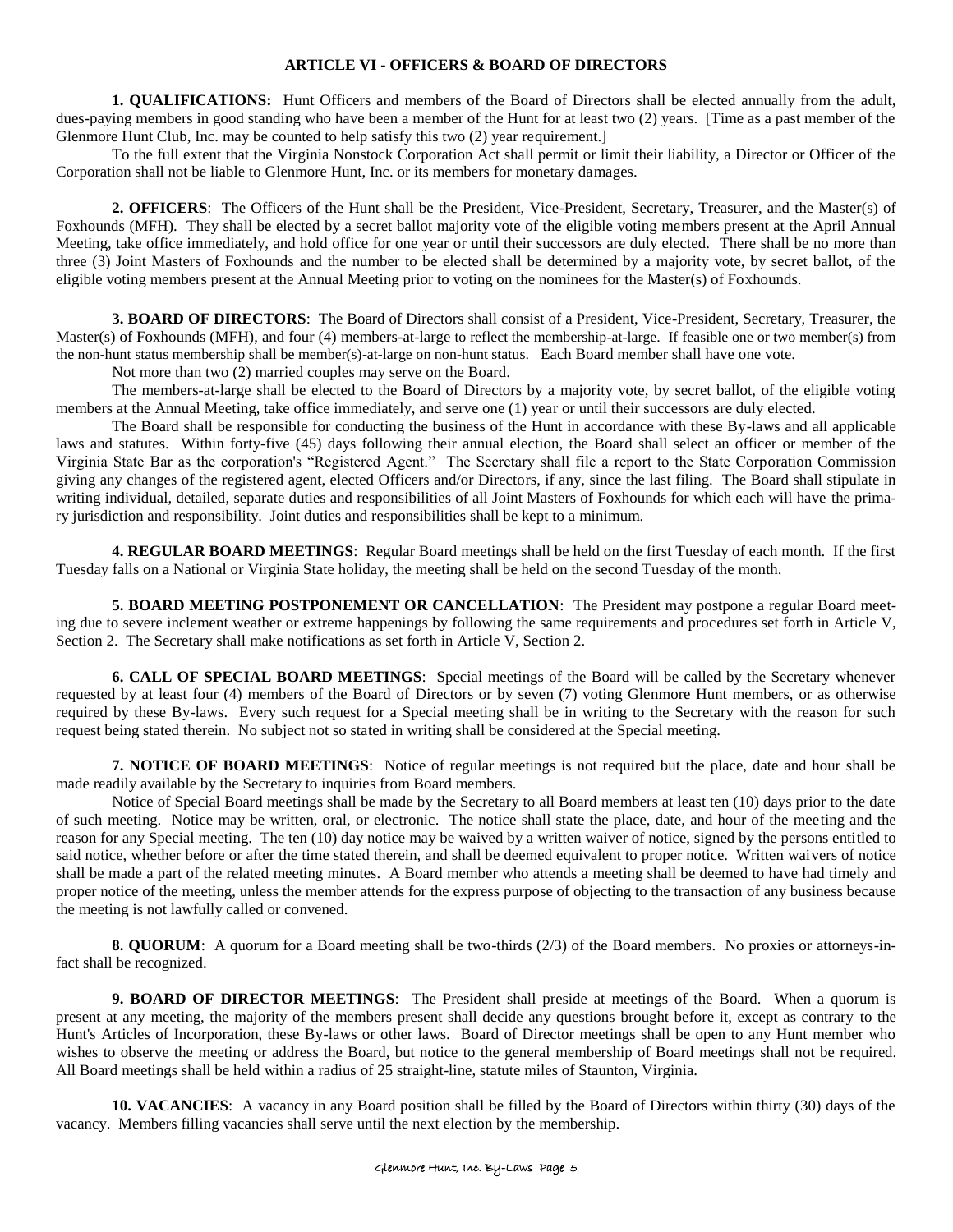**11. REMOVAL FROM OFFICE**: Any Officer or Board member may be removed, without proving cause, from office by a majority, secret ballot vote of the membership. Before the name of an Officer or Board member is submitted to the membership for a vote, said person shall be so notified in writing by the Board or member planning to submit the removal motion at least sixty (60) days prior to such an anticipated vote. The subject Officer or Board member may request and the Secretary shall call a Special Board Meeting to address a removal issue. Such a meeting shall be held before the anticipated membership vote meeting. Notice to the voting membership of a meeting to remove shall be made between thirty (30) and forty-five (45) days before such meeting.

# **ARTICLE VII - OFFICER / BOARD MEMBERS DUTIES / RESPONSIBILITIES**

1. The **President** shall be the executive officer and general manager of the corporation in all matters except those specifically outlined herein as duties of the Master(s) of Foxhounds. The President shall have general supervision of the affairs of the Hunt, shall be an ex-officio member of all committees, shall preside at all meetings of the Board of Directors and meetings of the membership, shall sign or counter-sign all contracts and other instruments of the Corporation, shall make reports to the Board of Directors and members of the Hunt, and perform all other duties incident to this office or properly required of him/her by the Board of Directors and/or the membership.

2. The **Vice-President** shall be responsible for the insurance needs of the corporation, perform the duties and exercise the powers of the President during his/her absence or disability, serve as chairperson of the Hunt Committee, and perform such other duties as the Board of Directors, from time to time, may require.

3. The **Secretary** shall file the required reports with the State Corporation Commission (SCC) and maintain a copy of the corporation's current Articles of Incorporation and By-laws, a list of current Directors, Officers, members and the most recent annual report to the SCC. The Secretary shall keep on file the books, papers, minutes of Board and membership meetings, and all correspondence of the Hunt except the Treasurer's records. As required by these By-laws and State statute, the Secretary shall give proper notice for meetings at least ten (10) or twenty-five to sixty (25-60) days, as appropriate. The Secretary shall keep accurate minutes of the proceedings of the corporation at all meetings and official actions of the Board and membership. The Secretary may appoint a recording secretary to record minutes of proceedings but retains responsibility. A recording secretary, if any, shall not act for or instead of the Secretary in any manner.

The Secretary shall sign instruments as required, make reports, and perform such other duties as are incident to the office of Secretary or are required of him/her by the Board of Directors and/or the membership and these By-laws. The Secretary shall assure each membership is supplied with a fixture card of all hunt meets from information furnished by the Master(s) of Foxhounds and shall maintain current membership records for the use of Officers, the Board of Directors, Committees, and members.

4. The **Treasurer** shall receive and have the care and custody of all the funds and securities of the Hunt and promptly deposit same in the name of the Hunt in such financial institution(s) or other such places as the Board of Directors may designate. The Treasurer shall sign all checks, drafts, notes, and payments of moneys owed by the Hunt. Upon proper billing and/or receipt or contractual obligation, the Treasurer shall promptly disburse funds to cover all budgeted items and shall keep regular accounts thereof.

The Treasurer is authorized to exceed budgeted expenditures up to twenty-five (25) percent of individual budgeted amounts as long as he/she does not exceed the total budget. The Treasurer may issue temporary advance funds to a Hunt member for necessary expenses to execute an approved Hunt function or project, such as, but not limited to a horse show, social, dance, purchase of equipment, etc. The Treasurer will require a prompt and full accounting of such an advance, including proper itemized receipts, following the function or project for which the funds were advanced.

The Treasurer shall send out statements and requests for payment for all moneys due the Hunt. Dues notifications for duespaying memberships shall be made in a timely manner and monthly notices shall be sent to those delinquent more than two (2) months. The Treasurer shall report any dues or fees delinquent for a period of more than three (3) months to the Board of Directors.

The Treasurer, in concert with other Officers and the Board, is responsible for filing required tax returns and all other related, required documents and reports.

The Treasurer shall report on the financial condition of the Hunt to the membership at regular business meetings. The Treasurer shall promptly submit all books, records, and pertinent Hunt financial information to the Board of Directors for reviewing the financial condition of the Hunt at least once annually and any other time requested by the Board.

5. The **Master(s) of Foxhounds** (MFH) shall perform duties as required by these By-laws, as directed by the Board of Directors, and as indicated by the Masters of Foxhounds Association of America. In the case of Joint-Masters of Foxhounds (J-MFH), the Board of Directors shall designate, in writing, individual, detailed, separate duties and responsibilities of all Joint Masters of Foxhounds for which each will have the primary jurisdiction and responsibility.

The Master(s) of Foxhounds shall appoint the hunt staff, have charge of the hounds and staff, and shall manage field hunting in general to the satisfaction of the Board of Directors and the membership. The Master(s) of Foxhounds may hunt the hounds with the approval of the Board of Directors, or he/she may appoint a Huntsman and shall direct the Huntsman in all matters pertaining to the hounds, kennels, and hunting. Should a Huntsman be appointed, he/she shall receive the expressed approval of the Board of Directors and his/her remuneration, if any, will be subject to the approval of the Board and the membership. The Master(s) of Foxhounds, along with the Hunt Committee, is responsible for maintaining an adequate number of hounds and maintaining a breeding

## Glenmore Hunt, Inc. By-Laws Page 6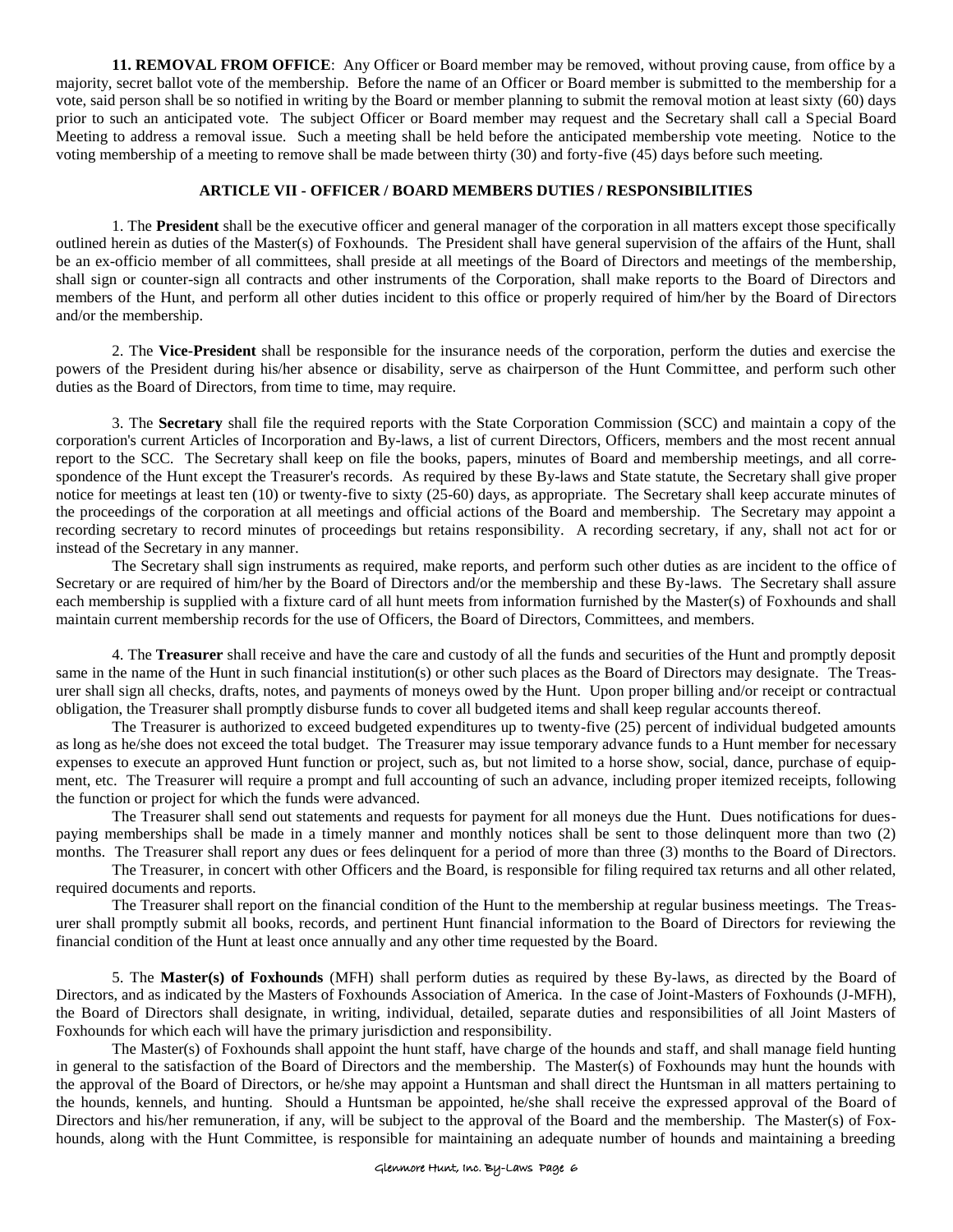program in accordance with the guidelines and requirements of the Masters of Foxhounds Association of America. The Master(s) shall forward copies of all Hunt reports and correspondence to the Secretary for permanent filing.

The Master(s) shall be responsible for coordinating hunting lands, panels, clearing and management of hunting territory in general, and keeping the Board of Directors informed of such activities. It shall be the duty of the Master(s), along with the Hunt Committee, to coordinate contact with landowners who grant the Hunt permission to hunt their land. The Master(s), along with the Hunt Committee, shall coordinate an annual budget for the cost of securing and maintaining hunt territory and hounds and submit said budget to the Finance Committee for incorporation in the Hunt's annual budget to be approved by the Board and membership.

6. The **Members-At-Large** shall represent the membership on the Board of Directors and Hunt Committee.

# **ARTICLE VIII – COMMITTEES**

1. There shall be six (6) standing committees. They are Finance, Membership, Property, Hunt, By-laws, and Social.

Except as otherwise specified in these By-laws, the members of these six (6) standing committees shall be appointed by the President and their chairpersons approved by the Board of Directors. Chairpersons of these six (6) committees must have been a member of Glenmore for at least two (2) years. [Time as a past member of the Glenmore Hunt Club, Inc. may be used to help satisfy this two (2) year requirement.]

2. Other committees and their members, as may be required for the Hunt operation, shall be appointed by the President. Except the Nominating Committee, these other committees are not subject to Board approval. No committee shall be authorized to act for or in lieu of the Board of Directors; however committees are authorized to carry out their functions within their budget constraints.

3. Except as provided for in this paragraph, all funds collected by committees shall be promptly forwarded to the Treasurer and reported on by a committee representative at the next monthly meeting. The Treasurer, at his discretion, may authorize a committee to disperse Hunt cash funds that committee has collected from a specific function, for obligations associated with that specific function but shall require a prompt, full, written account with receipts. Individual committees shall have the primary responsibility for the collection of all moneys due the Hunt from their activities such as horse show entry fees, charges for socials, hunt balls, etc.

4. The **Membership Committee** shall review membership proposals and present recommendations to the membership for its action in accordance with the pertinent sections of Article III. All records, letters of proposal, and correspondence of the Committee shall be forwarded to the Glenmore Secretary for permanent filing.

5. The **Property Committee** shall be responsible for all Hunt-owned, leased, or otherwise acquired real and personal property, except hounds.

6. The **Finance Committee** shall consist of the Treasurer, a MFH designated by the President, the chairpersons of the Hunt, Social, and Property Committees, and other members as may be appointed by the President. The Treasurer shall chair the Finance Committee. It shall prepare a proposed annual budget and make recommendations on dues, fees structure and other means of raising funds as well as anticipated expenditures for the coming calendar year. The proposed budget shall be presented to the membership for action at the December meeting of the Hunt after it has been approved by the Board.

7. The **Social Committee** shall have the responsibility for Hunt balls, breakfasts, dinners, parties, and all other social functions of the Hunt. This Committee may delegate functions, activities, and subcommittees as needed but retains overall responsibility, including keeping within its budget.

8. The purpose of the **Hunt Committee** is to help provide good foxhunting for the membership with the Glenmore Hunt's best interest in the forefront of all of their activities and decisions. The Hunt Committee shall consist of the Vice-President, the Master(s) of Foxhounds, the Huntsman (if a Hunt member), the member(s)-at-large on hunting status elected to the Board of Directors, and other members appointed by the President. The Vice-President shall chair the Hunt Committee.

In general, the Committee will assist the Master(s) of Foxhounds with his/her duties and responsibilities, including contact and coordination with landowners, and the clearing, paneling, and management of all hunting territory. The Committee shall assure the maintenance of an adequate number of Glenmore-owned hounds or other contractual arrangements for hounds that meets the minimum requirements of the Masters of Foxhounds Association of America (MFHA), and assures that Glenmore cannot be left without hounds. Any contractual hound arrangements shall address the merging or separation of packs if applicable. The Committee shall be responsible for the kenneling of hounds, including written contractual arrangements as appropriate and maintaining a houndbreeding program in accordance with the guidelines and requirements of the MFHA. Copies of all reports and correspondence, etc. shall be forwarded to the Hunt Secretary for permanent record.

In any interim between Masters of Foxhounds, the Committee will be responsible for the duties of the Master(s) of Foxhounds as relates to hounds, hunt country, and other "hunt committee" responsibilities, as indicated in the guidelines of the Masters of Foxhounds Association of America.